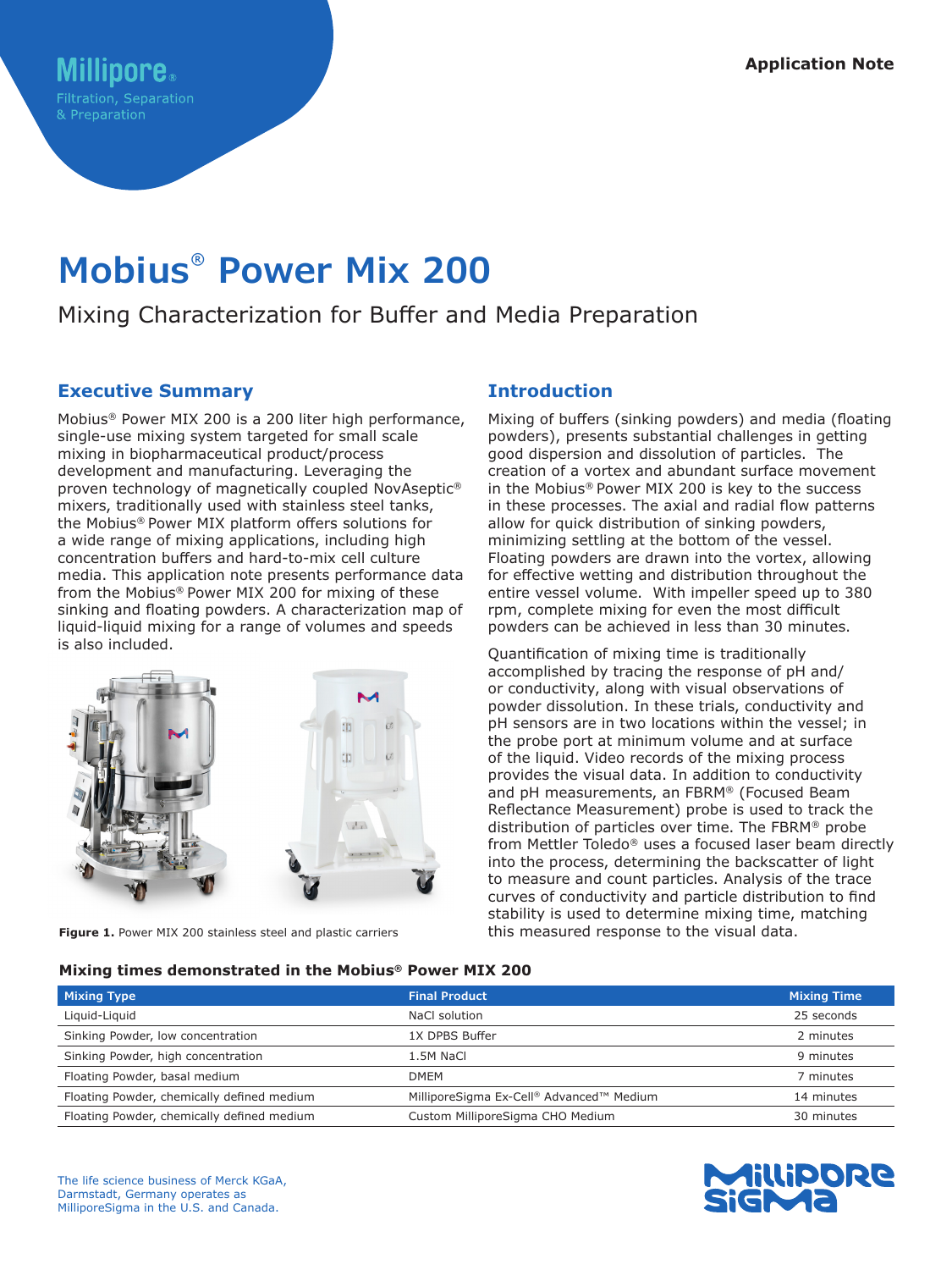## **Materials and Methods:**

**Mobius® Power MIX 200 jacketed carrier with temperature sensor and load cells**

- 200L Mixer Assembly
- Hamilton OneFerm® Single Use pH VP 70 probe in Mixer Assembly probe port
- Mettler Toledo® InPro® 7100 Conductivity probes
- Mettler Toledo® Particle Track G400 FBRM® probe

#### **Buffers and Media were prepared according to manufacturers' data sheets, as outlined in table below. The general procedure included:**

- 1. Fill bag to recommended volume with DI water.
- 2. Run impeller at maximum speed (380 rpm).
- 3. Add appropriate amount of solute. Additions made above impeller, with open-top liner for better visual record.
- 4. Powders added as quickly as possible, to fully tax mixing capability. Record addition time.
- 5. Record of process made through several sensors. Two conductivity sensors, one at the top of the liquid and the second installed in the probe port at minimum volume. Hamilton OneFerm® Single-Use pH sensor installed in second mixer bag probe port. The FBRM® probe also installed at minimum volume, in place of a sample port. Video camera set up at the top of the vessel.
- 6. Mixer run for at least 2 minutes past time when no visible powders were present.
- 7. For chemically defined media mixes, pH adjustment was made to fully dissolve all particles and then DI water added to reach final volume. pH adjustment was made with titration of 5N NaOH for Custom MilliporeSigma CHO medium and Sodium Carbonate powder for Ex-Cell® Advanced™ medium.
- 8. Data analysis on conductivity and particle distribution traces to find time to reach t99 (99% of final value) or  $\pm$  1% process stability.
- 9. Excerpts from video records compiled to show distribution and dissolution of powders and quality of mixing.

| <b>Solution</b>                    | <b>Starting</b><br>Volume,<br><b>liters</b> | <b>Solute</b>                                                      | <b>Powder</b><br>added,<br>kg | <b>Final</b><br>Concentration,<br>g/l |
|------------------------------------|---------------------------------------------|--------------------------------------------------------------------|-------------------------------|---------------------------------------|
| 1X DPBS<br>Buffer                  | 180<br>$(90\%)$                             | Dulbecco's<br>Phosphate<br><b>Buffered Saline</b><br>(Sigma D5773) | 1.97                          | 9.86                                  |
| 1.5M NaCl                          | 160<br>$(80\%)$                             | Sodium<br>Chloride                                                 | 14.4                          | 90                                    |
| <b>DMEM</b>                        | 160<br>$(80\%)$                             | Dulbecco's<br>Modified<br>Eagle's Medium                           | 2.40                          | 12                                    |
| Chemically<br>Defined<br>CHO Media | 160<br>$(80\%)$                             | MilliporeSigma<br>$Ex-Cell@$<br>Advanced™<br>Medium                | 46.00                         | 23                                    |
| Custom<br>CHO Media                | 160<br>$(80\%)$                             | Custom<br>MilliporeSigma<br>CHO Medium                             | 40.60                         | 20.3                                  |

### **Results:**

| <b>Solution</b>                       | <b>Time to</b><br>add all<br>powder | <b>Time to</b><br>t99<br>conductivity | <b>Time to</b><br>complete<br>visual mixing | <b>Total</b><br><b>Mixing</b><br>Time* |
|---------------------------------------|-------------------------------------|---------------------------------------|---------------------------------------------|----------------------------------------|
| 1X DPBS<br><b>Buffer</b>              | $0.2$ min.                          | $2$ min.                              | $2$ min.                                    | 4 min.                                 |
| 1.5M NaCl                             | $0.2$ min.                          | $2$ min.                              | 7 min.                                      | $9$ min.                               |
| <b>DMEM</b>                           | $0.5$ min.                          | $5$ min.                              | 7 min.                                      | 7 min.                                 |
| $Ex-Cell@$<br>Advanced™<br>CHO Medium | $0.2$ min.                          | $12$ min.                             | 14 min.                                     | $20 \text{ min.}^1$                    |
| Custom<br><b>CHO Medium</b>           | $0.3$ min.                          | 22 min.                               | 30 min.                                     | 40 min. $^2$                           |

\*Complete Particle Distribution and Dissolution

1Includes pH titration

2Includes pH adjustment

**Figures 2** through **6** provide a record of each mixing trial, with images at key milestones in the process and traces of conductivity, pH or particle count to quantify the mixing progression.



**conductivity/Visual**

Figure 2. At 90 seconds, process data for mixing 1X DPBS in Mobius<sup>®</sup> Power MIX 200 shows conductivity reaching final value at both top and bottom of vessel. Visual mixing is complete as the liquid becomes clear between 2 and 4 minutes. Particle count reaches minimum value at approximately 4 minutes. No further changes in visual were seen after 4 minutes, confirming complete mix at that time.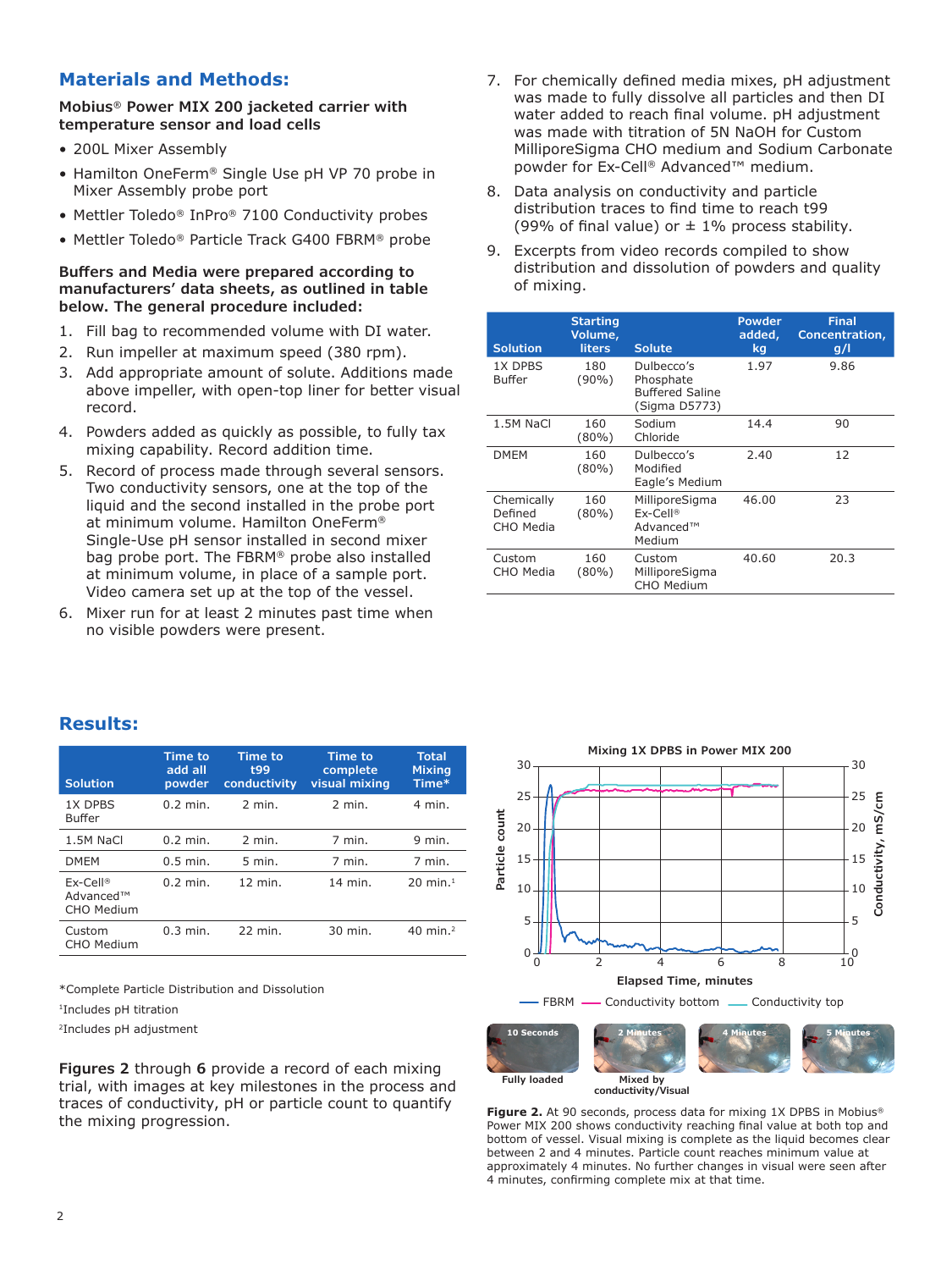



**Figure 3.** At 2 minutes, conductivity readings at both the top and bottom of the vessel reach a stable value, indicating homogeneity in mixing 1.5M NaCl in the Mobius® Power MIX 200. The solution begins to become clear at 5 minutes, with complete clarity to the bottom of the vessel at 7 minutes. At 9 minutes, particle count reaches a minimum, stable reading.



**Mixing EX-Cell® Advanced™ Medium in Power MIX 200** 6.0 품 **Elapsed Time, minutes** FBRM - Conductivity bottom - Conductivity top OneFerm pH 10 15 20 25 30  $\frac{1}{30}$  3.0 4.0 5.0 7.0 8.0 9.0 0 5 **Normalized Particle Count Conductivity mS/c m** 25 20 15 10 5 0



**Fully loaded**

**Mixed by conductivity**

**Mixed by Visual**

**Figure 4.** At 5 minutes, process data for mixing DMEM in Mobius® Power MIX 200 shows conductivity reaching final value. At this time, only a few small agglomerates of powder are visible. These last pieces are slowly dissolving. At 7 minutes, visual mixing is complete with no visible powder on the surface or in the liquid. The solution appears very clear. Particle count reaches a minimum between 6-9 minutes.



**20 Minutes**





**After pH adjust**

Figure 5. While mixing Ex-Cell<sup>®</sup> Advanced™ medium in Mobius® Power MIX 200, conductivity reaches a stable value at 12 minutes. The last of the powder is incorporated at 14 minutes for complete visual mixing. Particle count reaches maximum at 14 to 16 minutes. After pH adjustment, particle count goes to minimum, with an associated increase in conductivity. Q.S. to 200L at 26 minutes decreases conductivity.